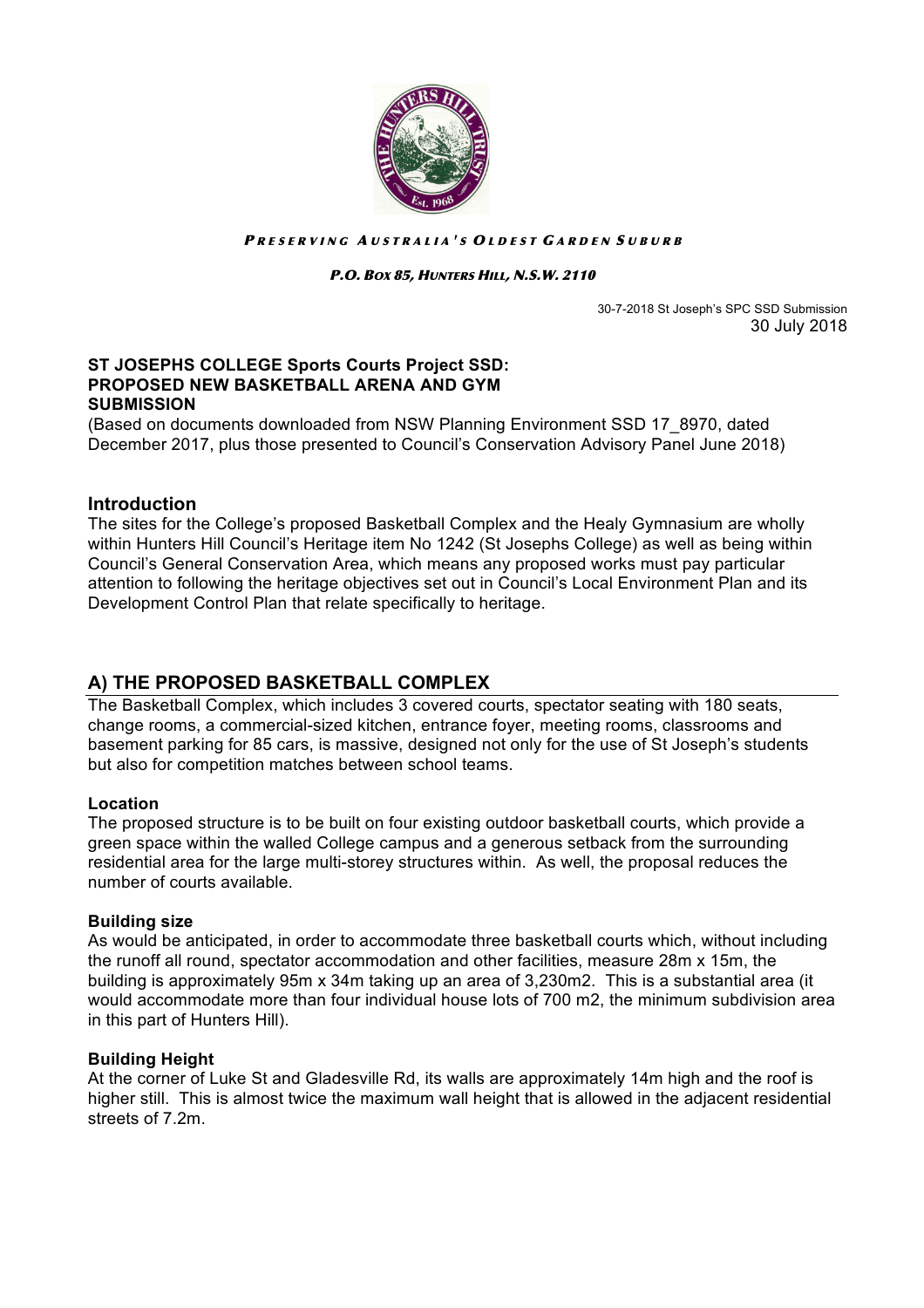# **Building Street Setbacks**

In Hunters Hill's consolidated DCP, the minimum street setback for residential development is 5m. The massive 14m high walls of the basketball complex are set back less than 2m from both Luke St and Gladesville Rd frontages. The roof of the proposed structure extends another 2m above its walls.

## **Building form**

The structure is of an industrial scale completely at odds with the residential scale and character of the surrounding streets, particularly Luke St. The style of the building has been described as "brutal," "stark" and "industrial."

## **The proposed building will have the following negative impacts:**

## • **On the heritage item itself:**

- o The replacement of the existing outdoor basketball courts with this massive building will destroy the garden setting of the existing buildings in this part of the college campus and will completely change its character.
- $\circ$  The creation of the underground carpark will increase the number of vehicle movements within the campus, adversely impacting on pedestrians.
- $\circ$  Views of the various buildings and landscape features within the campus will be obliterated.
- $\circ$  The heritage-listed stonewalls to Gladesville Road and Luke St will be overwhelmed by the scale of the new structure's walls, which are set back less than 2m from the site boundary**,** which is to say nothing of the potential for serious damage to the walls as a result of the construction, which may in fact need to be demolished and rebuilt. As well, the demolition drawing shows the street trees in Luke St, on public land being 'demolished and replaced'.

### • **On the surrounding streets and Conservation Area**

- $\circ$  The character of Luke St will be virtually destroved by this massive 14+ metre high wall extending 95m along Luke St, and 34m along Gladesville Rd.
- $\circ$  The impact on Gladesville Road will completely change the character of the street, which, apart from the shops at the junction with Ryde Rd, is essentially low-rise residential.
- $\circ$  There will be significant over-shadowing of the existing properties in Luke St to the serious detriment of the existing amenity of residents living here, particularly the loss of afternoon sun in winter.
- $\circ$  There will be significant sound problems as a result of the thump of balls and players on the courts plus the 180 spectators cheering them on.
- o There will be problems created by additional need for on-street parking for spectators in the surrounding area when sporting events take place – particularly offensive for events scheduled out of school hours or at night.
- $\circ$  There will be problems with spectator traffic coming and going through the College, particularly through the Gladesville Rd Entrance.

### **Impact Summation**

The proposal will have an extremely negative impact on both the heritage listed College, and the surrounding Conservation Area. Council and the Local Planning Panel must not support it.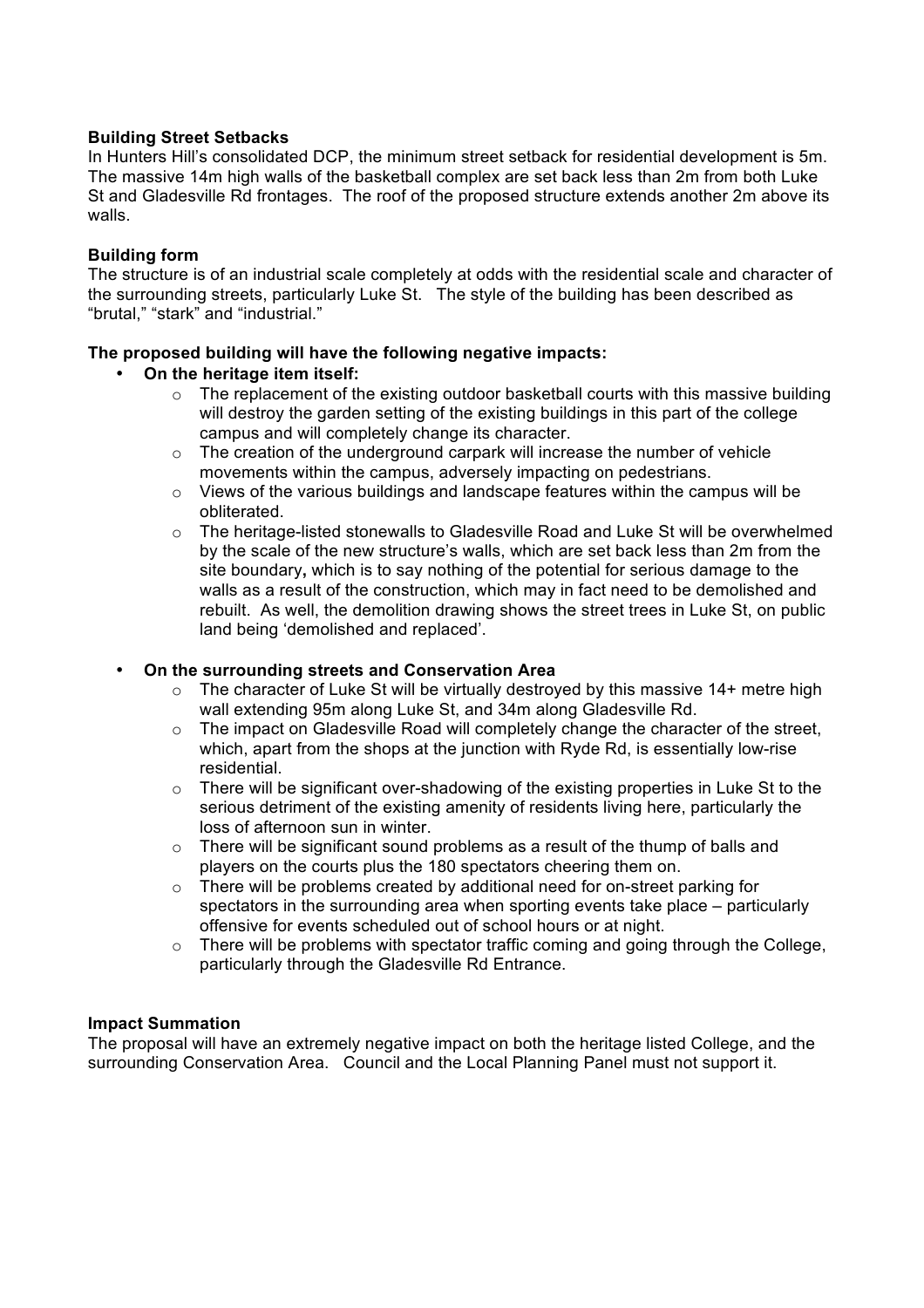# **B) THE GYMNASIUM BUILDING**

The Gymnasium building appears to have two separate areas plus an office, a physio room and a toilet and shower. Unlike the Basketball Complex, it does not appear to be designed for spectators or competition use.

# **Location**

The location for the proposed building is to be built in existing landscaped courtyard adjacent to the historically significant stone Chapel building that faces Mary Street. The building will take up most of the courtyard and will require the removal of a number of existing trees and shrubs.

## **Building size and height**

From the documentation it is difficult to precisely determine the size of the building. However, by scaling off the drawings, it would appear that Its roof is approximately 39m x 21m or 819m2, which is bigger than the minimum building lot size of 700m2. The ceiling height will be around 6m, which is typical for a gymnasium.

## **Building Setback from Mary St**

The setback from Mary St is approximately 6m, which is in line with buildings in the rest of the street.

## **Building form**

The building form is rectangular with a single pitched roof (approximately 15 degrees) and from the perspective drawings the external materials appear to be a combination of dark charcoal metal panels above brown coloured timber or metal panels. The form and finishes are quite alien to the existing surrounding buildings:

- the chapel walls are rusticated sandstone with arched windows, and
- the adiacent Brothers' Residence, whilst not being a building of any particular distinction, has walls of light coloured brick that do not clash with the stone colour.

# **The proposed building will have the following negative impacts:**

- **On the heritage item itself:**
	- $\circ$  The major impact of the proposal results from the destruction of the existing landscaped court between the Brothers Residence' and Chapel.
	- $\circ$  Like the Basketball complex, this will change the existing character of the campus for the worse.
	- $\circ$  The proposed materials to be used and the form of the proposed building are completely unsympathetic to those of the existing

# • **On the surrounding streets and Conservation Area**

- $\circ$  The character of Mary Street will be negatively impacted through the loss of garden space between the two existing buildings and through the imposition of the proposed, unsympathetic gymnasium.
- o Whether there is any impact caused by noise or on-street parking needs to be further investigated.

### **Impact Summation**

The proposal will have a negative impact particularly on the heritage-listed Chapel and College campus. Its impact on the surrounding Conservation Area will not be as stark as the proposed Basketball Complex, however loss of views of the Chapel and the replacement of open landscaped space with an unsympathetic building will negatively impact on that part of Mary St.